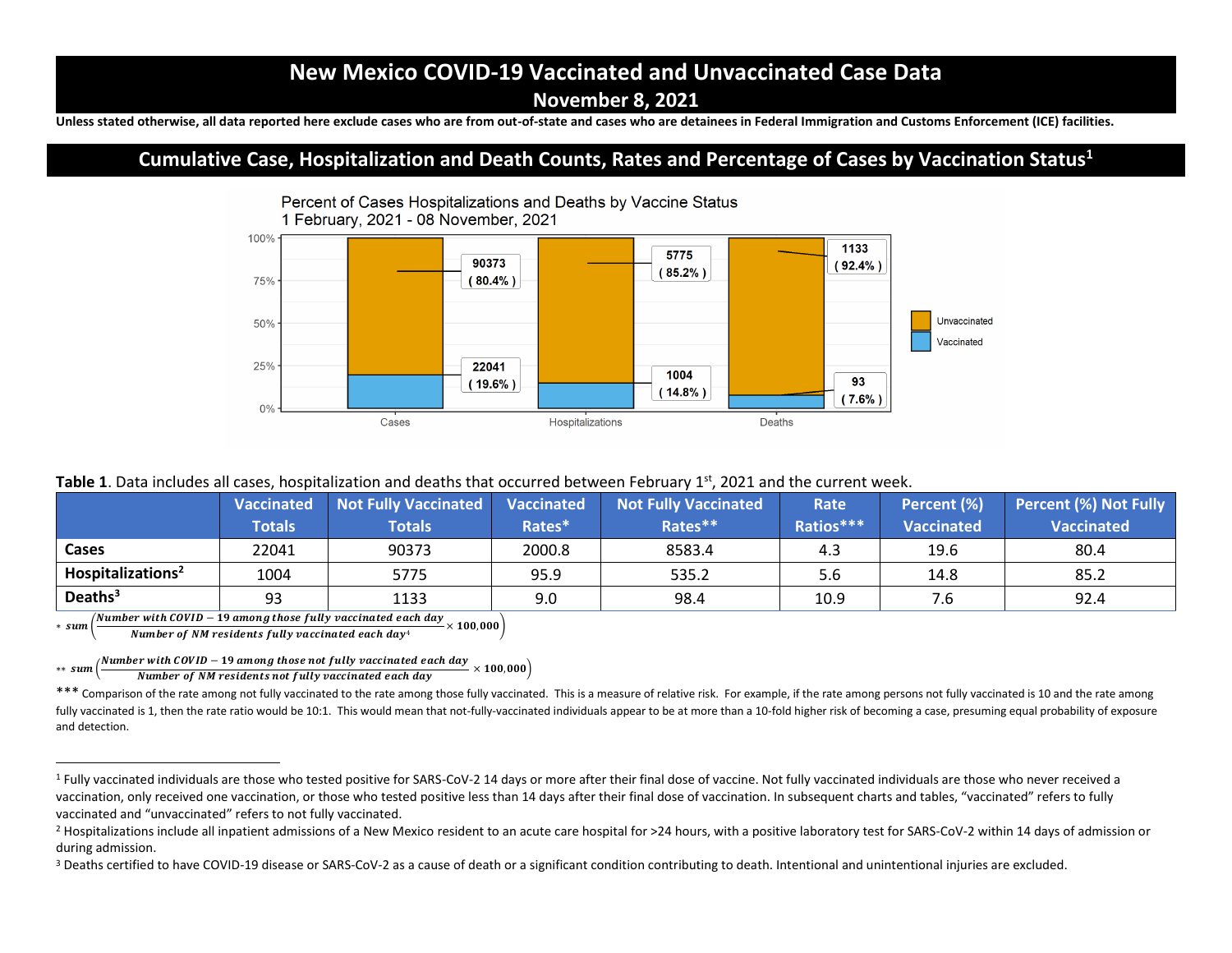## **Case, Hospitalization and Death Counts, Rates and Percentage of Cases by Vaccination Status**

#### **During the Past Four Weeks**



#### **Table 2**. Data includes cases, hospitalization and deaths that occurred in the past four weeks

|                         | <b>Vaccinated</b> | Not Fully Vaccinated | <b>Vaccinated</b> | Not Fully Vaccinated | Rate      | Percent (%)       | <b>Percent (%) Not Fully</b> |
|-------------------------|-------------------|----------------------|-------------------|----------------------|-----------|-------------------|------------------------------|
|                         | <b>Totals</b>     | <b>Totals</b>        | Rates*            | Rates**              | Ratios*** | <b>Vaccinated</b> | <b>Vaccinated</b>            |
| Cases                   | 7479              | 18881                | 594.2             | 2242.1               | 3.8       | 28.4              | 71.6                         |
| <b>Hospitalizations</b> | 303               | 1008                 | 24.1              | 119.5                | 5.0       | 23.1              | 76.9                         |
| <b>Deaths</b>           |                   | 117                  | 0.5               | 13.8                 | 27.6      | 4.9               | 95.1                         |

∗ ( Number with COVID − 19 among those fully vaccinated each day

 $\frac{1}{2}$   $\frac{1}{2}$   $\frac{1}{2}$   $\frac{1}{2}$   $\frac{1}{2}$   $\frac{1}{2}$   $\frac{1}{2}$   $\frac{1}{2}$   $\frac{1}{2}$   $\frac{1}{2}$   $\frac{1}{2}$   $\frac{1}{2}$   $\frac{1}{2}$   $\frac{1}{2}$   $\frac{1}{2}$   $\frac{1}{2}$   $\frac{1}{2}$   $\frac{1}{2}$   $\frac{1}{2}$   $\frac{1}{2}$   $\frac{1}{2}$   $\frac{1}{2}$ 

∗∗ ( Number with COVID – 19 among those not fully vaccinated each day  $\sim$  100,000 $\big)$  Number of NM residents not fully vaccinated each day

\*\*\* Comparison of the rate among not fully vaccinated to the rate among those fully vaccinated. This is a measure of relative risk. For example, if the rate among persons not fully vaccinated is 10 and the rate among fully vaccinated is 1, then the rate ratio would be 10:1. This would mean that not-fully-vaccinated individuals appear to be at more than a 10-fold higher risk of becoming a case, presuming equal probability of exposure and detection.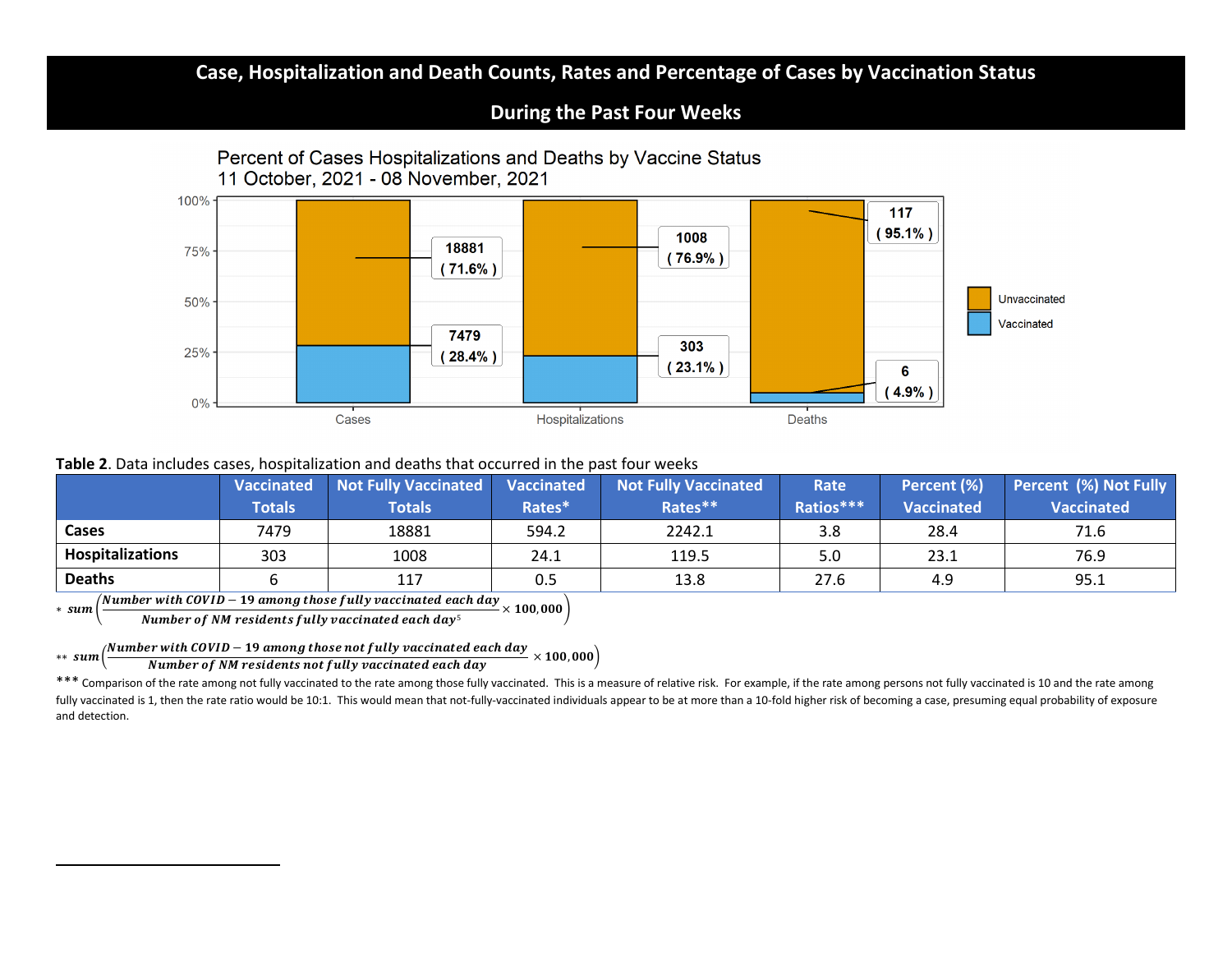# **7-day rolling average case rate by vaccination status, and 7-day rolling average rate ratio**

\*The dark grey shaded region represents the lag period between specimen collection and vaccine breakthrough case ascertainment where reporting of cases may be incomplete.



7-day Rolling Average Case Rate (per 100,000 population) by Vaccination Status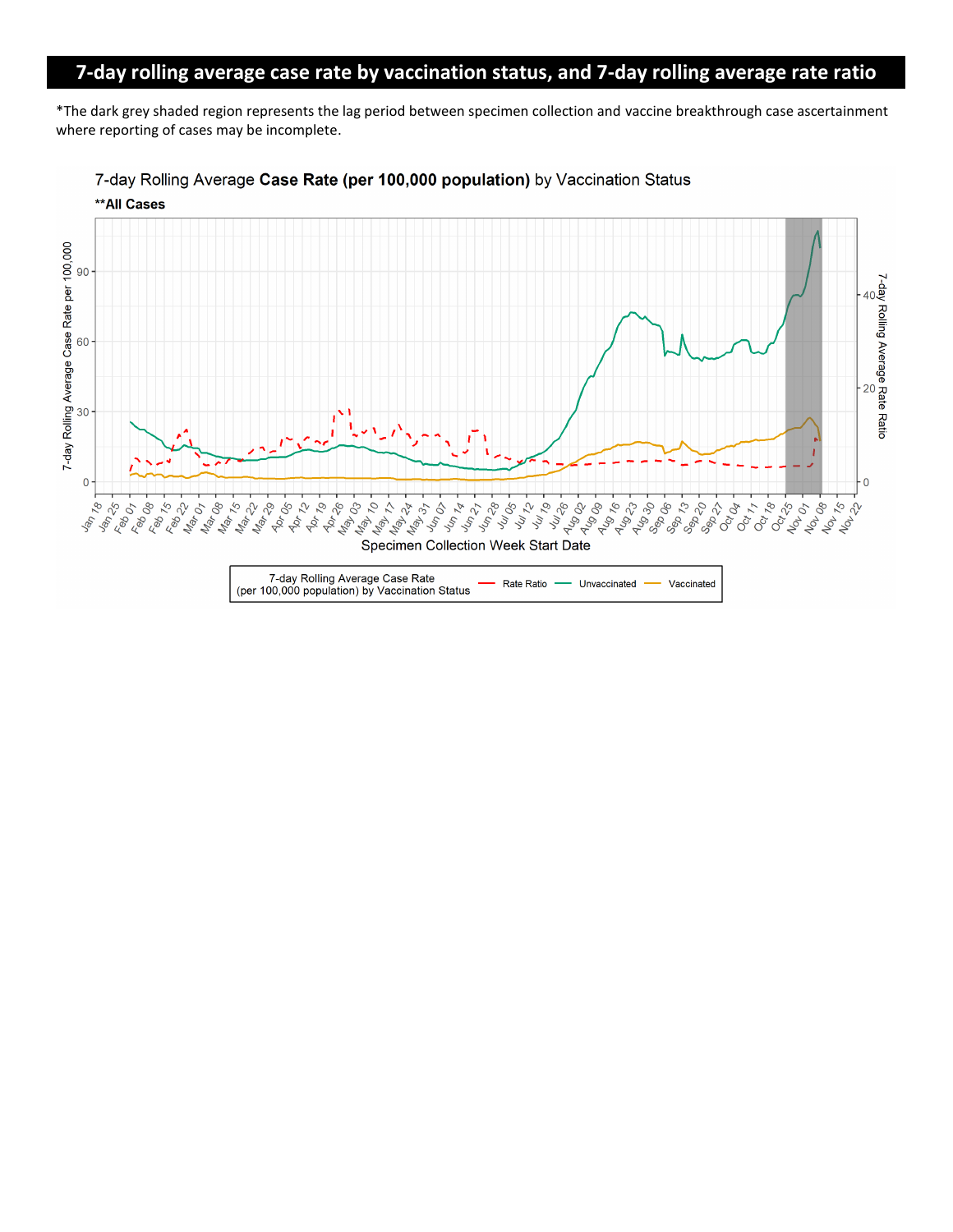## **7-day rolling average percentage of cases by vaccination status**

\*The dark grey shaded region represents the lag period between specimen collection and vaccine breakthrough case ascertainment where reporting of cases may be incomplete.





7-day Rolling Average Percentage<br>of Cases by Vaccination Status Unvaccinated Vaccinated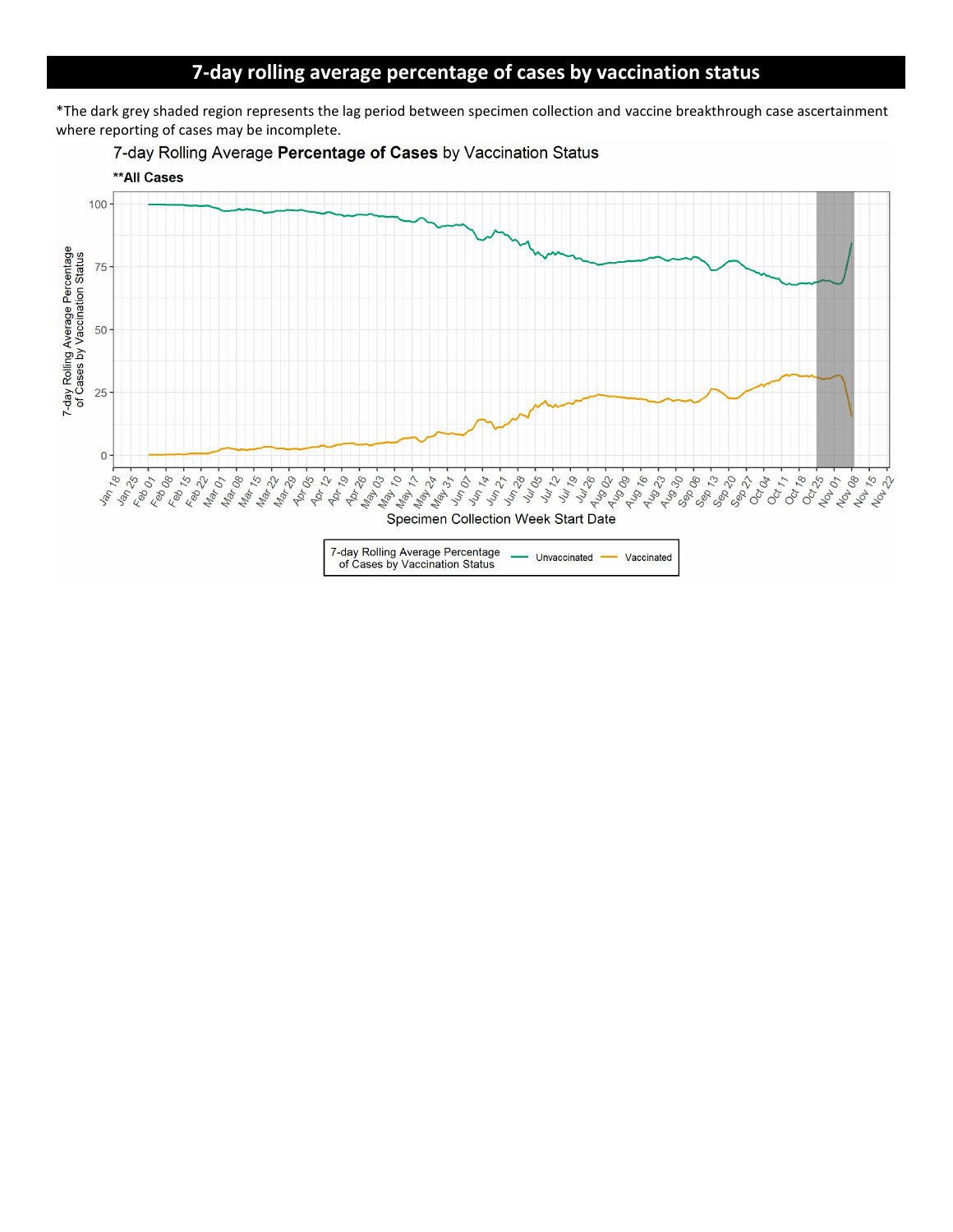## **7-day rolling average hospitalization by vaccination status, and 7-day rolling average rate ratio**

\*The dark grey shaded region represents the lag period between specimen collection and vaccine breakthrough case ascertainment where reporting of cases may be incomplete.



7-day Rolling Average Hospitalization Rate (per 100,000 population) by Vaccination Status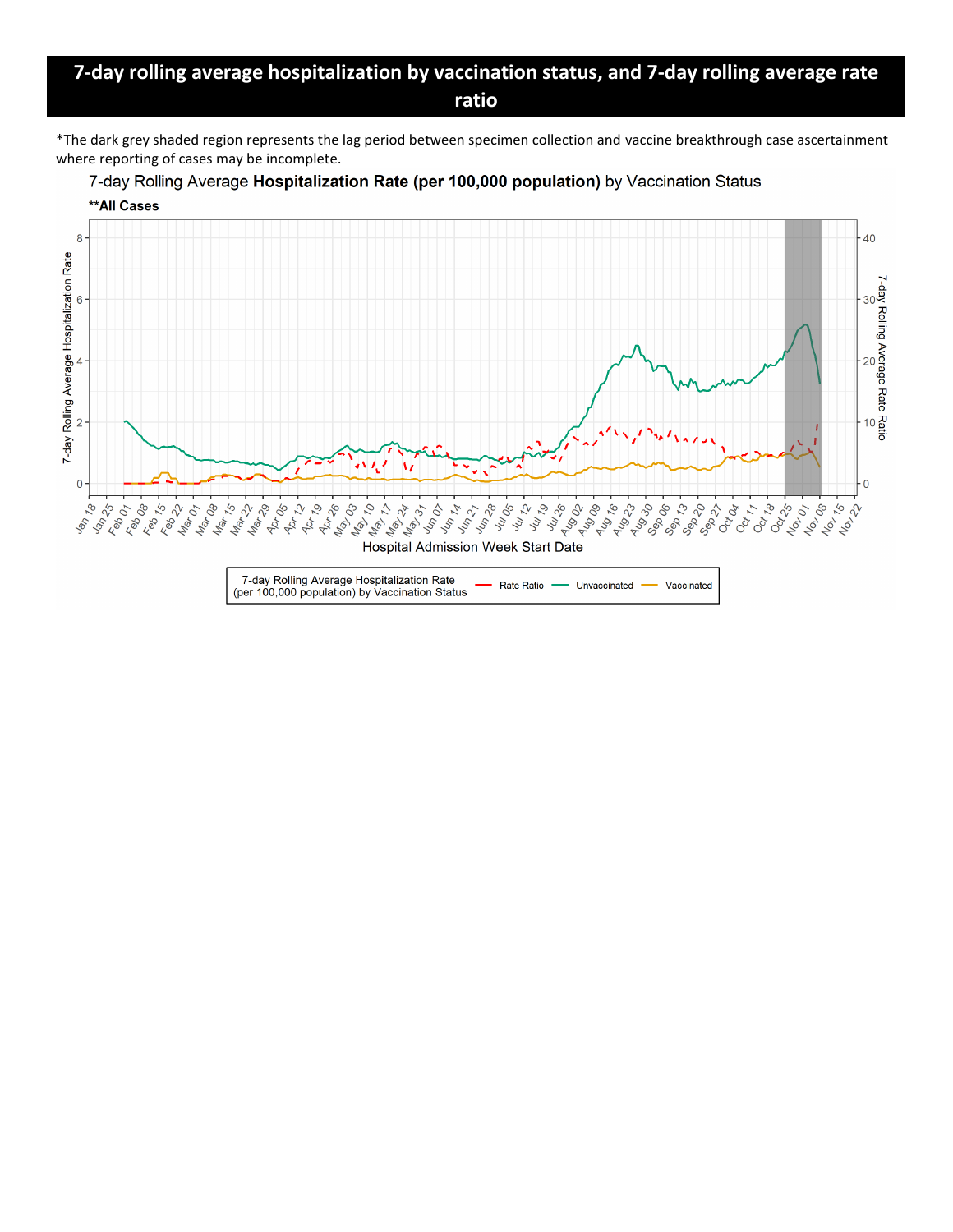# **7-day rolling average percentage of hospitalizations by vaccination status**

\*The dark grey shaded region represents the lag period between specimen collection and vaccine breakthrough case ascertainment where reporting of cases may be incomplete.